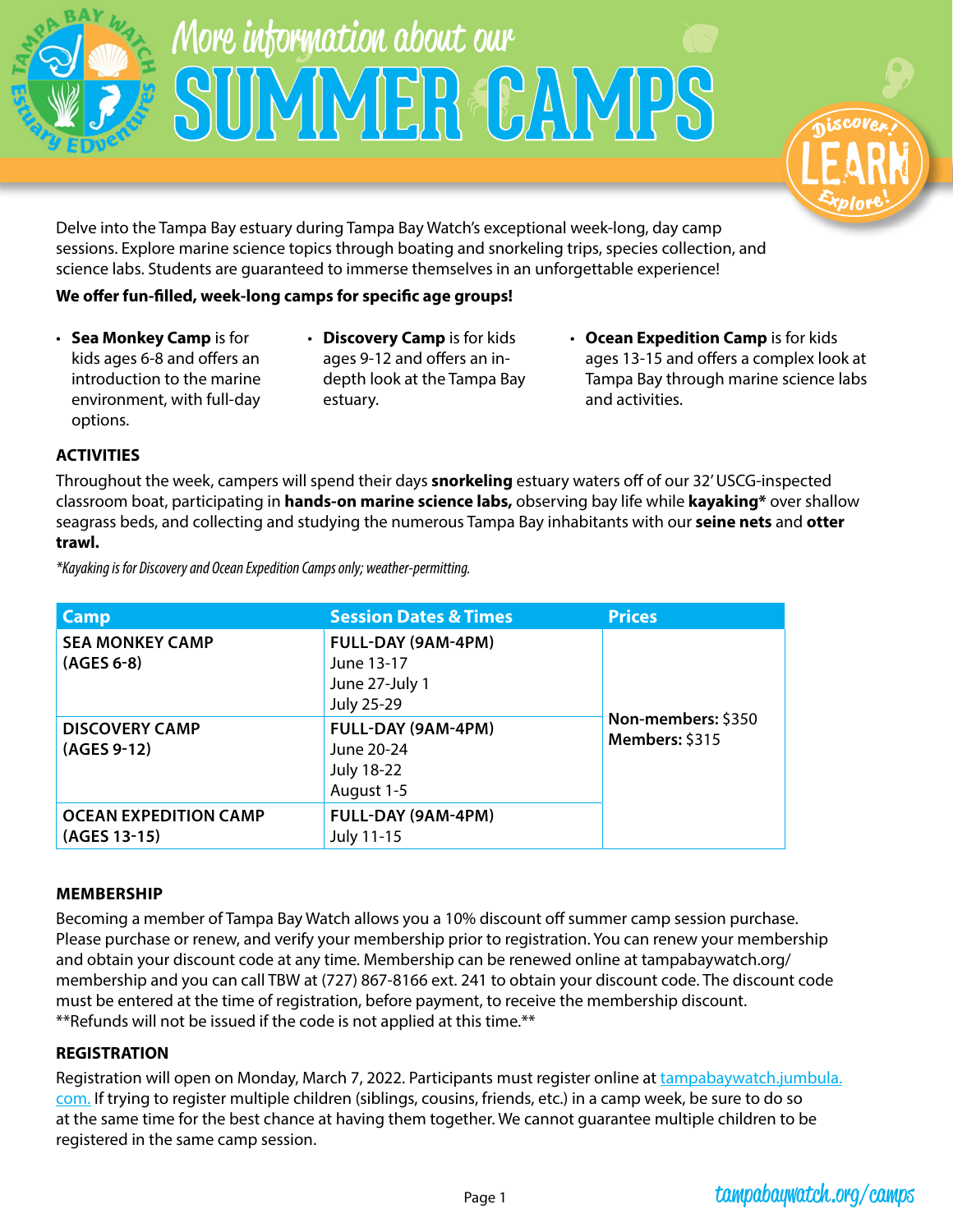



### **JUMBULA (REGISTRATION SOFTWARE)**

All summer camp registrations are completed online via [Jumbula.](https://tampabaywatch.jumbula.com/#/summer-camp) Registration must be completed by a parent or guardian. All waivers and forms will be signed during the registration process.

#### **Login Instructions**

Start with the menu button at the top right of the screen and proceed to click login/sign-up. Login as "Already a member" or "New family." This membership does not refer to a Tampa Bay Watch membership, but rather a user of the registration software. If you have registered for camp previously, you should have an existing Jumbula login. If not, you can create your new family login. Once logged in, click "Register Now!" to register for your desired camp week.

#### **Waitlist**

If a camp week is full, it will be indicated on that specific camp page. You can place your child on a waitlist at that time and staff will contact you if a spot becomes available. If available for different weeks, please place your child on each week's waitlist.

#### **Member Discount**

If you are a member, you must call Tampa Bay Watch at (727) 867-8166 ext. 241 to receive your discount code. This code must be applied prior to checkout. Refunds will not be issued if code is not applied during registration.

#### **Scholarship Discount**

If you have been awarded a scholarship, you must call Tampa Bay Watch at (727) 867-8166 ext. 224 to receive your discount code. This code must be applied prior to checkout.

If having issues with Jumbula, please call Jordan Findley at (727) 867-8166 ext. 224. Please be patient with the software and registration process.

#### **AGE RESTRICTIONS**

All campers must be the appropriate age by the start of their camp session; **no exceptions.** 

Sea Monkey – 6-8 years old

Discovery Camp – 9-12 years old

Ocean Expedition Camp – 13-15 years old

If your camper has aged out of camp, but is interested in continuing the camp fun, please inquire about our Junior Counselor program starting at age 16. For more information, reference our camp website.

### **CAMP DOCUMENTS**

All camp documents will be filled out at the time of registration (Liability Waiver, Medical Consent, Media Release, Code of Conduct, Cancellation/Refund Policy, Covid Protocols and Nut Free Policy). No additional documents will be required on the first day of camp.

#### **IMPORTANT HEALTH RESTRICTIONS**

If your camper has special dietary, mental, or physical needs or restrictions, please contact us directly **prior** to registering, to be sure we can accommodate your child. All medications sent with campers will need to be labeled, turned into staff at check-in, and left at TBW for the week if possible.

## **COVID PROTOCOLS**

Tampa Bay Watch is committed to providing a safe and healthy environment for our campers, families, and staff. In compliance with CDC guidelines, Tampa Bay Watch has implemented a COVID-19 Preparedness Plan and procedures in response to the pandemic. Our goal is to reduce the potential for transmission of COVID-19, requiring full cooperation of all visitors and camp participants. As we do our due diligence to ensure everyone's safety, we kindly ask participants to follow COVID-19 protocols while on property. We ask that parents please keep their child at home if he or she is ill or exhibiting symptoms, or has been exposed to COVID-19. Through this cooperative effort, we can establish and maintain the health and safety of all. Tampa Bay Watch reserves the right to modify or discontinue camps, if necessary, to maintain safe operations. We sincerely appreciate your cooperation and understanding during this unprecedented time. A more detailed COVID-19 protocol and procedures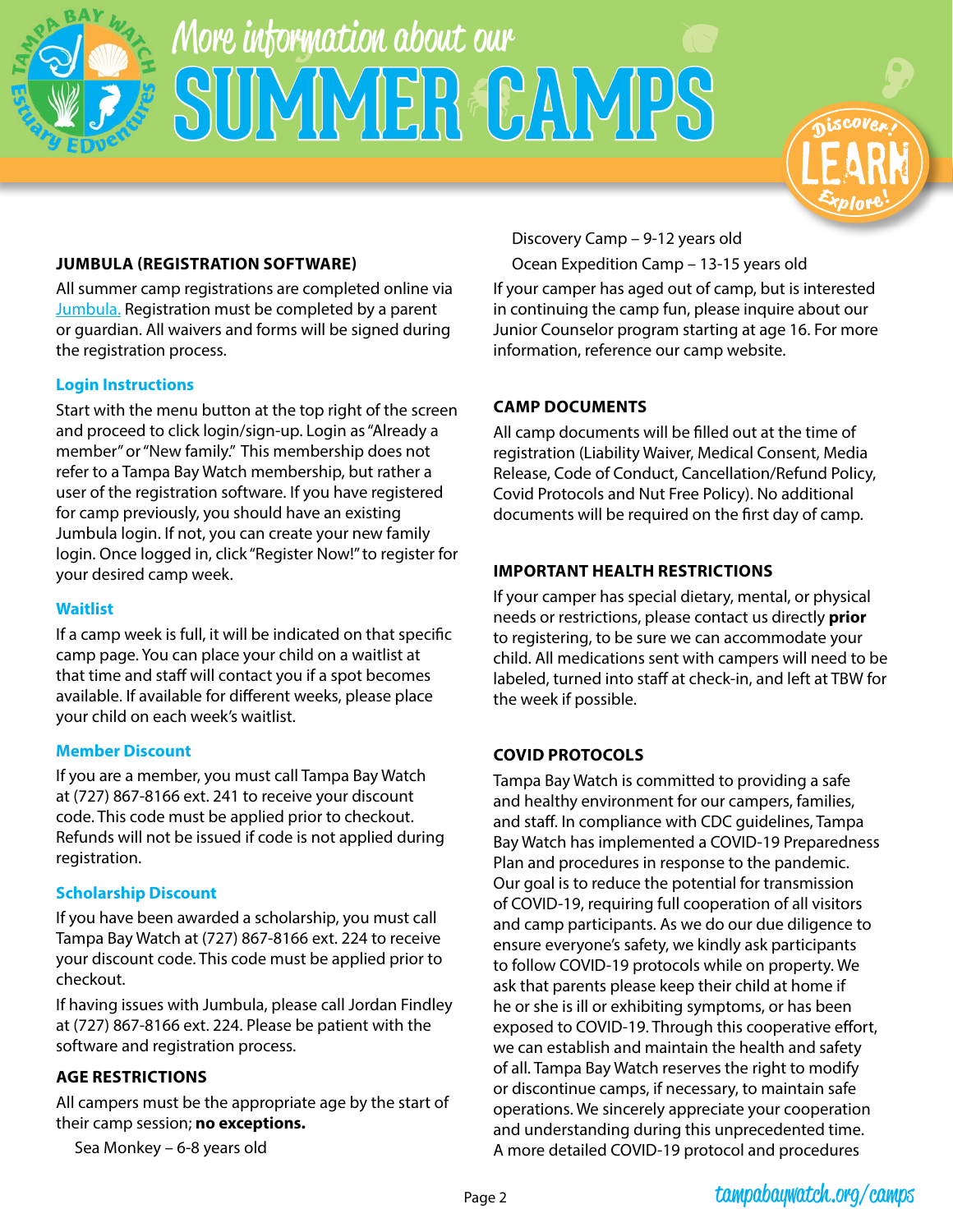



document will be sent to participants after registration. Mask policy: Tampa Bay Watch requires all camp participants and visitors to wear a face covering/ mask while inside a Tampa Bay Watch building and participating in programming, regardless of vaccination status

## **SCHOLARSHIPS**

Generous donations allow us to offer multiple scholarships each year, and we hope to continue to be able to offer them this year. Please visit **tampabaywatch. org/camps** to obtain and submit a scholarship application. Please read full terms and conditions before applying.

If you are interested in donating to our scholarship fund, please contact us!

## **LOCATION**

All camps take place at the Tampa Bay Watch Marine Education Center in Tierra Verde. This ideal location in the Shell Key Preserve boasts rich mangrove forests, grass flats, and shallow waters teeming with marine life. Our facility provides a perfect setting for our summer campers to engage in hands-on opportunities to learn about marine ecology and participate in servicelearning projects. Our classroom boat is a 32' Coast Guard certified catamaran used to transport students to various bay locations.

## **FACILITY**

Our facility features an outdoor classroom complete with a fully equipped wet-lab and large aquariums, while our indoor classroom is the perfect place to cool off and participate in marine science labs and activities. Our classroom houses our lab equipment, activity resources, and observation aquariums—including our diamondback terrapin!

## **STAFF & COUNSELORS**

With degrees in biology, marine biology, and environmental sciences, our professional staff has numerous years of experience teaching students of all ages in both formal and informal settings. They are on site facilitating each day of camp throughout the summer and hold certifications in First Aid/CPR/AED. We are also fortunate to have college interns and junior counselors helping us with various sessions. All staff and counselors have gone through Level 2 background screening through the Department of Children and Families.

## **MEALS**

Campers must pack a lunch each day. It is recommended that all campers pack light snacks that are easy to eat "on the go" for mid-morning and afternoon. We will provide some small snack foods as well.

If your camper has **dietary restrictions,** be sure to list these during registration so we can discuss any accommodations that may need to be made.

Each Friday of full-day camp sessions ends with a lunchtime **pizza party** provided by Tampa Bay Watch. If your child has any dietary restrictions, please ensure that they still pack a lunch for Friday.

## **NUT-FREE**

Tampa Bay Watch summer camp is **nut-free** to maintain a healthy environment for those with severe nut allergies. Tree nut and peanut products of any sort are not permitted at Tampa Bay Watch. This includes, but is not limited to: almonds, cashews, hazelnuts, macadamia nuts, pecans, peanuts, pine nuts, pistachios, walnuts, and nut butters of these varieties. Please pack your camper's lunches and snacks accordingly. Please note that Tampa Bay Watch staff reserves the right to withhold any nut product and return items home with the child at the end of the camp day. We greatly appreciate your help in keeping our campers safe and healthy.

#### **WHAT TO BRING**

Please label all gear to ensure it stays with your camper.

#### **Required:**

• Swimsuit and clothes that can get wet/dirty